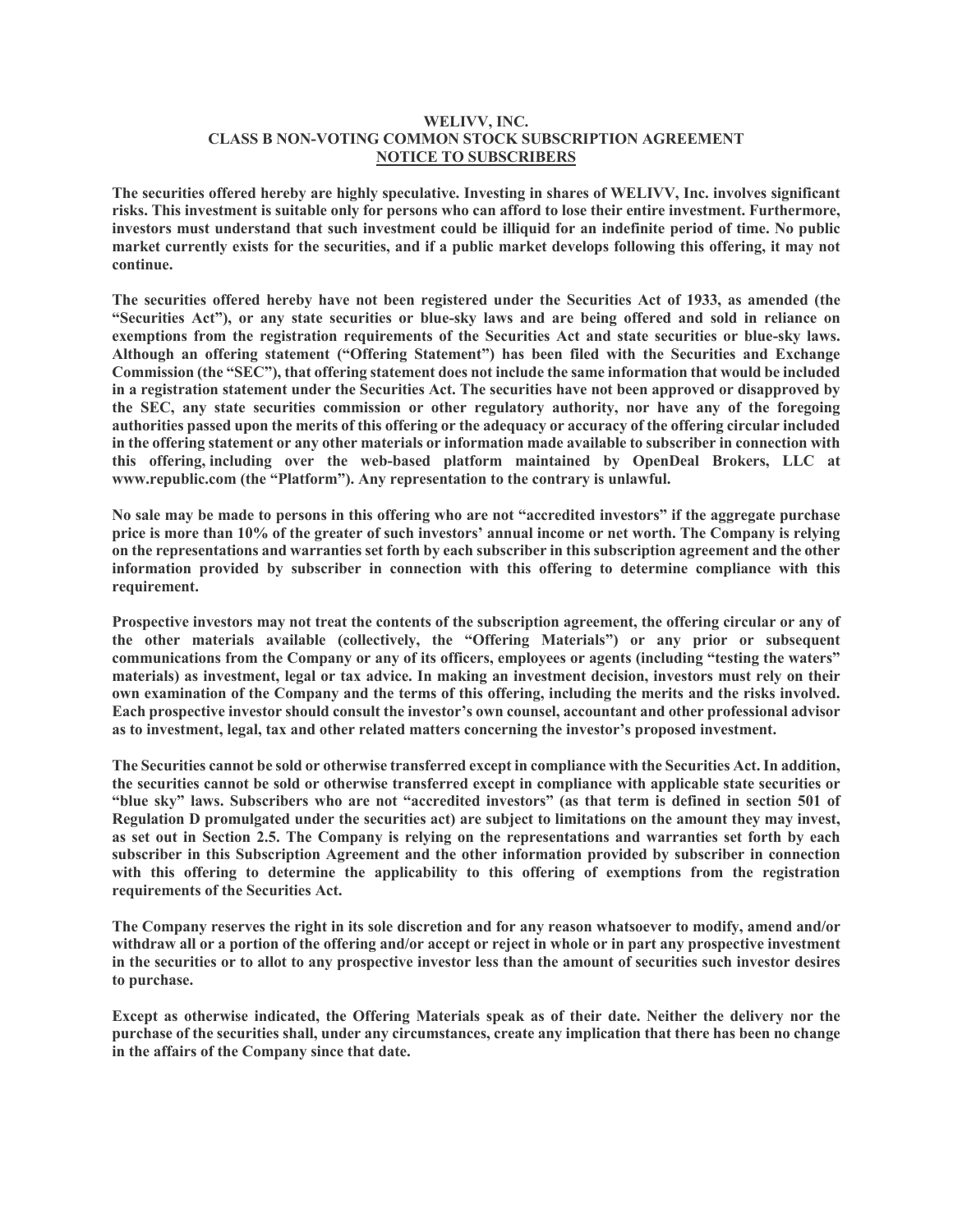## **SUBSCRIPTION AGREEMENT**

This Subscription Agreement ("**Agreement**") is made as of the date set forth below by and between the undersigned ("**Subscriber**") and WELIVV, INC., a Delaware corporation (the "Company"), and is intended to set forth certain representations, covenants and agreements between Subscriber and the Company with respect to the offering (the "**Offering**") for sale by the Company of shares of its Class B Non-Voting Common Stock (the "**Shares**") as described in the Company's Offering Circular dated August 31, 2021 (the "**Offering Circular**"), a copy of which has been delivered to Subscriber. The Shares are also referred to herein as the "**Securities**."

## **ARTICLE 1**

## **SUBSCRIPTION**

**1.1. Subscription.** Subject to the terms and conditions hereof, Subscriber hereby irrevocably subscribes for and agrees to purchase from the Company the number of Shares set forth on the Subscription Agreement Signature Page, and the Company agrees to sell such Shares to Subscriber at a purchase price of \$6.65 per Share for the total amount set forth on the Subscription Agreement Signature Page (the "**Purchase Price**"), subject to the Company's right to sell to Subscriber such lesser number of Shares as the Company may, in its sole discretion, deem necessary or desirable.

**1.2. Delivery of Subscription Amount; Acceptance of Subscription; Delivery of Securities.** Subscriber understands and agrees that this subscription is made subject to the following terms and conditions:

(a) After the qualification by the SEC of the Offering Statement of the Company, contemporaneously with the electronic execution and delivery of this Agreement through the online platform maintained by OpenDeal Broker LLC located at https://republic.co (the "**Platform**"). Subscriber shall pay the Purchase Price for the Shares by ACH debit transfer or wire transfer to an account designated by the Company;

(b) After the qualification by the SEC of the Offering Statement of the Company, payment of the Purchase Price shall be made by Subscriber through the Platform. Until the Offering Statement is declared qualified by the SEC, no payment from a Subscriber will be accepted by us;

(c) This subscription may be accepted or rejected in whole or in part, for any reason or for no reason, at any time prior to the Termination Date, by the Company at its sole and absolute discretion. In addition, the Company, at its sole and absolute discretion, may allocate to the Subscriber only a portion of the number of the Shares that the Subscriber has subscribed for hereunder. The Company will notify the Subscriber whether this subscription is accepted (whether in whole or in part) or rejected. If the Subscriber's subscription is rejected, the Subscriber's payment (or portion thereof if partially rejected) will be returned to the Subscriber without interest and all of the Subscriber's obligations hereunder shall terminate. In the event of rejection of this subscription in its entirety, or in the event the sale of the Shares (or any portion thereof) to the Subscriber is not consummated for any reason, this Agreement shall have no force or effect, except for Section 3.1 hereof, which shall remain in force and effect, and investors will have their subscription funds promptly refunded without interest thereon or deduction therefrom. This subscription shall be deemed to be accepted only when this Agreement has been signed by an authorized officer or agent of the Company, and the deposit of the payment of the purchase price for clearance will not be deemed an acceptance of this Agreement;

(d) The payment of the Subscription Amount (or, in the case of rejection of a portion of the Subscriber's subscription, the part of the payment relating to such rejected portion) will be returned promptly, without interest or deduction, if Subscriber's subscription is rejected in whole or in part or if the Offering is withdrawn or canceled;

(e) Upon the acceptance of the subscription by the Company and receipt of the Subscriber's Purchase Price by the Company, Subscriber shall receive notice and evidence of the digital book-entry (or other manner of record) of the number of the Shares owned by Subscriber reflected on the books and records of the Company, which books and records shall bear a notation that the Shares were sold in reliance upon Regulation A.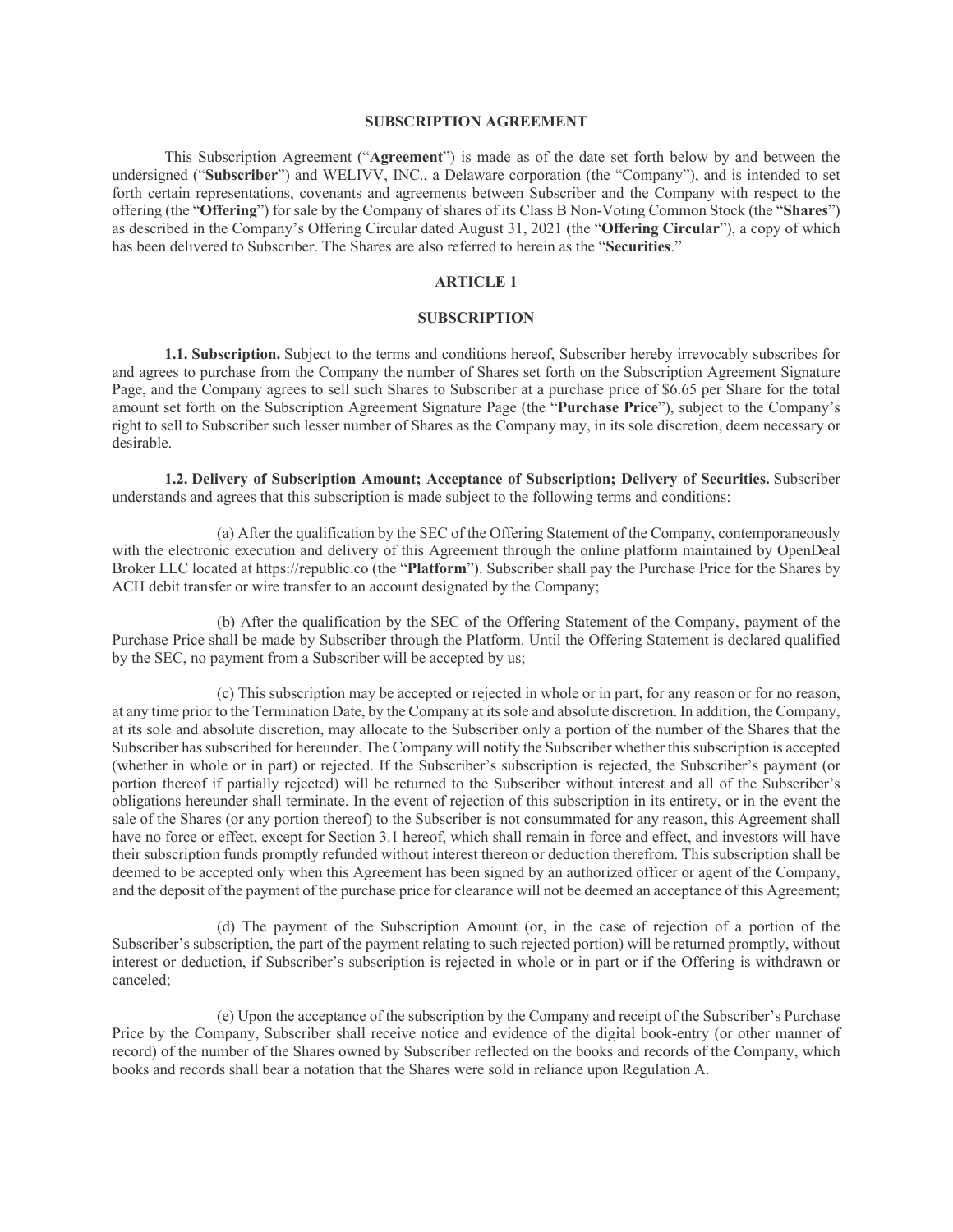## **ARTICLE 2**

### **REPRESENTATIONS, WARRANTIES AND COVERNANTS OF SUBSCRIBER**

By executing this Subscription Agreement, Subscriber (and, if Subscriber is purchasing the Securities subscribed for hereby in a fiduciary capacity, the person or persons for whom Subscriber is so purchasing) represents and warrants, which representations and warranties are true and complete in all material respects as of the date of each Closing Date:

**2.1. Requisite Power and Authority.** Such Subscriber has all necessary power and authority under all applicable provisions of law to execute and deliver this Subscription Agreement. All action on Subscriber's part required for the lawful execution and delivery of this Subscription Agreement has been or will be effectively taken prior to the Closing. If the Subscriber is purchasing the Shares in a fiduciary capacity for another person or entity, including without limitation a corporation, partnership, trust or any other entity, the Subscriber has been duly authorized and empowered to execute this Agreement and all other subscription documents. Upon request of the Company, the Subscriber will provide true, complete and current copies of all relevant documents creating the Subscriber, authorizing its investment in the Company and/or evidencing the satisfaction of the foregoing. Upon execution and delivery, this Subscription Agreement will be a valid and binding obligation of Subscriber, enforceable in accordance with its terms, except (a) as limited by applicable bankruptcy, insolvency, reorganization, moratorium or other laws of general application affecting enforcement of creditors' rights and (b) as limited by general principles of equity that restrict the availability of equitable remedies.

**2.2. Investment Representations.** Subscriber understands that the Securities have not been registered under the Securities Act. Subscriber also understands that the Securities are being offered and sold pursuant to an exemption from registration contained in the Securities Act based in part upon Subscriber's representations contained in this Subscription Agreement. Subscriber is purchasing the Shares for Subscriber's own account.

**2.3. No Registration of Shares.** The Subscriber understands that the Shares are not being registered under the Securities Act, on the ground that the issuance thereof is exempt under Regulation A of Section 3(b) of the Securities Act, and that reliance on such exemption is predicated in part on the truth and accuracy of the Subscriber's representations and warranties, and those of the other purchasers of the Shares in the Offering. The Subscriber further understands that the Shares are not being registered under the securities laws of any states on the basis that the issuance thereof is exempt as an offer and sale not involving a registrable public offering in such state, since the Shares are "covered securities" under the National Securities Market Improvement Act of 1996. The Subscriber covenants not to sell, transfer or otherwise dispose of any Shares unless such Shares have been registered under the Securities Act and under applicable state securities laws, or exemptions from such registration requirements are available.

**2.4. Illiquidity and Continued Economic Risk.** Subscriber acknowledges and agrees that there is no ready public market for the Securities and that there is no guarantee that a market for their resale will ever exist. Subscriber must bear the economic risk of this investment indefinitely and the Company has no obligation to list the Securities on any market or take any steps (including registration under the Securities Act or the Securities Exchange Act of 1934, as amended) with respect to facilitating trading or resale of the Securities. Subscriber acknowledges that Subscriber is able to bear the economic risk of losing Subscriber's entire investment in the Securities. Subscriber also understands that an investment in the Company involves significant risks and has taken full cognizance of and understands all of the risk factors relating to the purchase of Securities.

**2.5. Accredited Investor Status or Investment Limits.** Subscriber represents that either:

(a) Subscriber is an "accredited investor" within the meaning of Rule 501 of Regulation D under the Securities Act, or

(b) The Purchase Price set out in paragraph (b) of the Subscription Agreement Signature Page, together with any other amounts previously used to purchase Securities in this offering, does not exceed 10% of the greater of the Subscriber's annual income or net worth.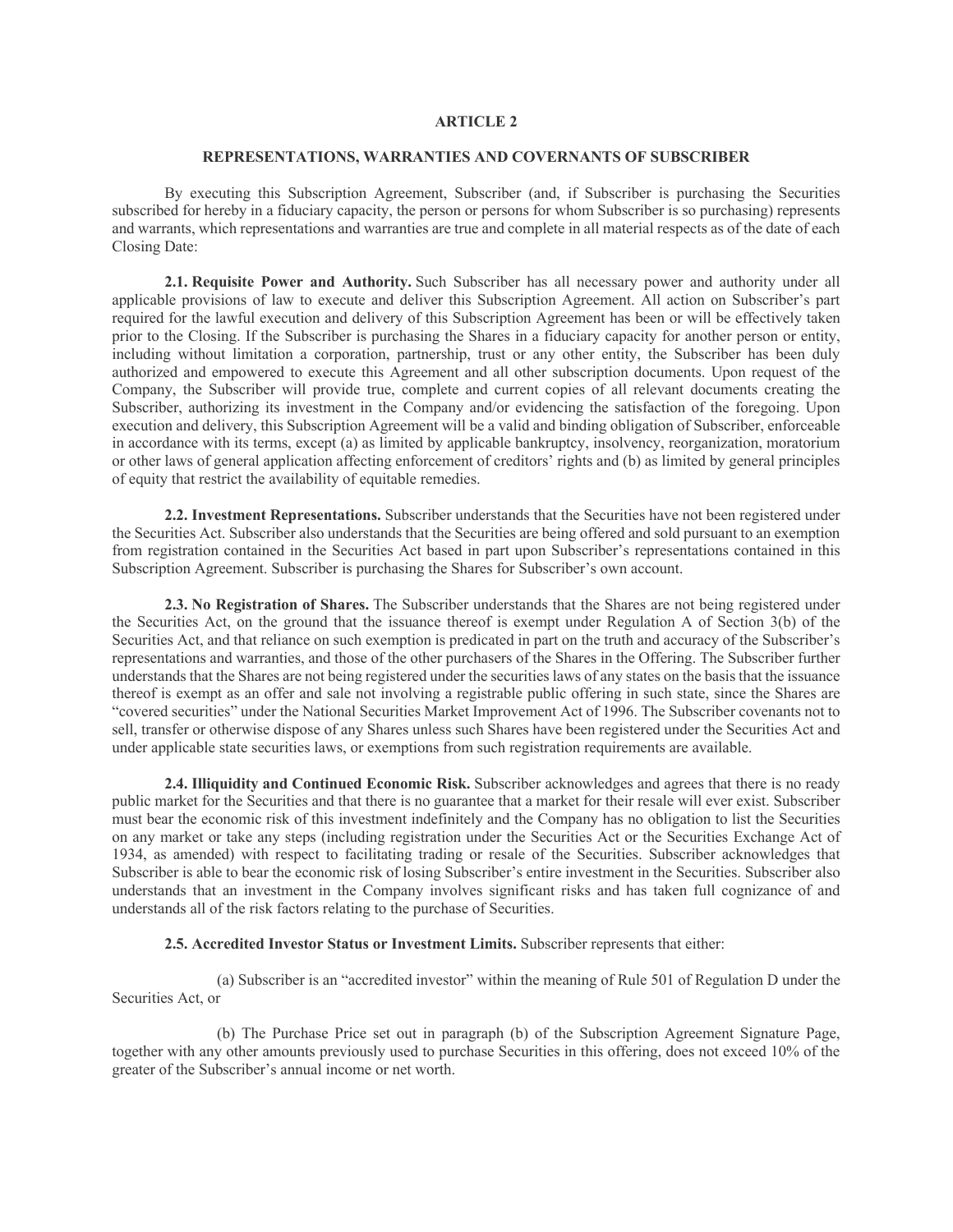(c) Subscriber represents that to the extent it has any questions with respect to its status as an accredited investor, or the application of the investment limits, it has sought professional advice.

**2.6. Shareholder Information.** Within five days after receipt of a request from the Company, Subscriber hereby agrees to provide such information with respect to its status as a shareholder (or potential shareholder) and to execute and deliver such documents as may reasonably be necessary to comply with any and all laws and regulations to which the Company is or may become subject, including, without limitation, the need to determine the accredited status of the Company's shareholders. Subscriber further agrees that in the event it transfers any Securities, it will require the transferee of such Securities to agree to provide such information to the Company as a condition of such transfer.

**2.7. Company Information.** The Subscriber acknowledges that the Shares are being offered pursuant to the Company's Offering Circular, (collectively, the "Offering Circular") as filed with the SEC. By subscribing to the Offering, the Subscriber acknowledges that the Subscriber has received and reviewed a copy of the Offering Circular and any other information required by the Subscriber to make an investment decision with respect to the Shares. Subscriber has read the Offering Circular filed with the SEC, including the section titled "Risk Factors." Subscriber acknowledges that no representations or warranties have been made to Subscriber, or to Subscriber's advisors or representative, by the Company or others with respect to the business or prospects of the Company or its financial condition.

**2.8. Valuation.** Subscriber acknowledges that the price of the Securities was set by the Company on the basis of the Company's internal valuation and no warranties are made as to value. Subscriber further acknowledges that future offerings of Securities may be made at lower valuations, with the result that the Subscriber's investment will bear a lower valuation.

**2.9. No Minimum Offering Amount.** Subscriber acknowledges that the Offering is being conducted on a "best-efforts" basis with no minimum amount required to be sold before any closing and the Company may not raise sufficient funds in the Offering to undertake its business expansion and other development efforts. Additionally, the Company may for any reason terminate the Offering regardless of the amount sold. If the Company sells less than the maximum amount offered, it may be required to seek additional funding, which may not be available.

**2.10. Domicile.** Subscriber maintains Subscriber's domicile (and is not a transient or temporary resident) at the address shown on the signature page.

**2.11. Broker Dealer Fees.** Except for fees and commissions payable to broker dealers utilized by the Company in the Regulation A offering, no fees or commissions will be payable by the Company to brokers, finders or investment bankers with respect to the sale of any of the Common Stock or the consummation of the transactions contemplated by this Agreement. The Company agrees that it will indemnify and hold harmless the Subscriber from and against any and all claims, demands or liabilities for broker's, finder's, placement or other similar fees or commissions incurred by the Company or alleged to have been incurred by the Company in connection with the sale of the Common Stock or the consummation of the transactions contemplated by this Agreement.

**2.12. Foreign Investors.** If Subscriber is not a United States person (as defined by Section 7701(a)(30) of the Internal Revenue Code of 1986, as amended), Subscriber hereby represents that it has satisfied itself as to the full observance of the laws of its jurisdiction in connection with any invitation to subscribe for the Securities or any use of this Subscription Agreement, including (a) the legal requirements within its jurisdiction for the purchase of the Securities, (b) any foreign exchange restrictions applicable to such purchase, (c) any governmental or other consents that may need to be obtained, and (d) the income tax and other tax consequences, if any, that may be relevant to the purchase, holding, redemption, sale, or transfer of the Securities. Subscriber's subscription and payment for and continued beneficial ownership of the Securities will not violate any applicable securities or other laws of the Subscriber's jurisdiction.

**2.13. No Physical Share Certificate.** Subscriber acknowledges that the Shares being purchased will be issued only in book-entry form rather than in a physical certificate.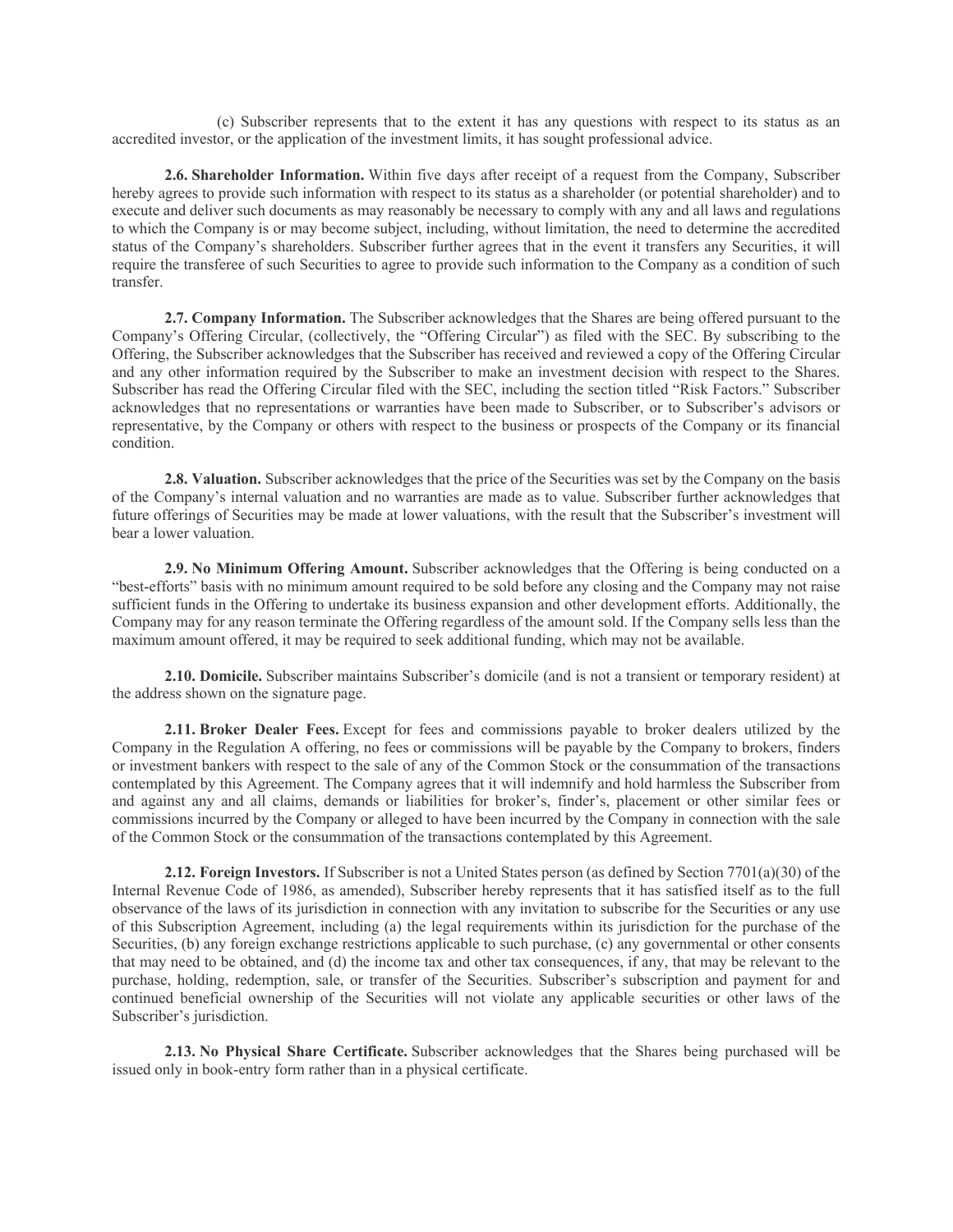## **ARTICLE 3**

### **SURVIVAL; INDEMNIFICATION**

**3.1. Survival; Indemnification.** All representations, warranties and covenants contained in this Agreement and the indemnification contained herein shall survive (a) the acceptance of this Agreement by the Company, (b) changes in the transactions, documents and instruments described herein which are not material or which are to the benefit of Subscriber, and (c) the death or disability of Subscriber. Subscriber acknowledges the meaning and legal consequences of the representations, warranties and covenants in Article II hereof and that the Company has relied upon such representations, warranties and covenants in determining Subscriber's qualification and suitability to purchase the Securities. Subscriber hereby agrees to indemnify, defend and hold harmless the Company, its officers, directors, employees, agents and controlling persons, from and against any and all losses, claims, damages, liabilities, expenses (including attorneys' fees and disbursements), judgments or amounts paid in settlement of actions arising out of or resulting from the untruth of any representation of Subscriber herein or the breach of any warranty or covenant herein by Subscriber. Notwithstanding the foregoing, however, no representation, warranty, covenant or acknowledgment made herein by Subscriber shall in any manner be deemed to constitute a waiver of any rights granted to it under the Securities Act or state securities laws.

#### **ARTICLE 4**

### **MISCELLANEOUS PROVISIONS**

**4.1. Captions and Headings.** The Article and Section headings throughout this Agreement are for convenience of reference only and shall in no way be deemed to define, limit or add to any provision of this Agreement.

**4.2. Notification of Changes.** Subscriber agrees and covenants to notify the Company immediately upon the occurrence of any event prior to the consummation of this Offering that would cause any representation, warranty, covenant or other statement contained in this Agreement to be false or incorrect or of any change in any statement made herein occurring prior to the consummation of this Offering.

**4.3. Assignability.** This Agreement is not assignable by Subscriber, and may not be modified, waived or terminated except by an instrument in writing signed by the party against whom enforcement of such modification, waiver or termination is sought.

**4.4. Binding Effect.** Except as otherwise provided herein, this Agreement shall be binding upon and inure to the benefit of the parties and their heirs, executors, administrators, successors, legal representatives and assigns, and the agreements, representations, warranties and acknowledgments contained herein shall be deemed to be made by and be binding upon such heirs, executors, administrators, successors, legal representatives and assigns.

**4.5. Obligations Irrevocable.** The obligations of Subscriber shall be irrevocable, except with the consent of the Company, until the consummation or termination of the Offering.

**4.6. Entire Agreement; Amendment.** This Agreement states the entire agreement and understanding of the parties relating to the matters contained herein, superseding all prior contracts or agreements, whether oral or written. No amendment of the Agreement shall be made without the express written consent of the parties.

**4.7. Severability.** The invalidity or unenforceability of any particular provision of this Agreement shall not affect any other provision hereof, which shall be construed in all respects as if such invalid or unenforceable provision were omitted.

**4.8. Governing Law.** This Agreement shall be governed by and construed in accordance with the laws of Delaware.

**4.9. Notices.** All notices, requests, demands, consents, and other communications hereunder shall be in writing. The undersigned and the Company each hereby agrees that all notices, confirmations and other communications regarding this Subscription Agreement specifically, and future communications in general between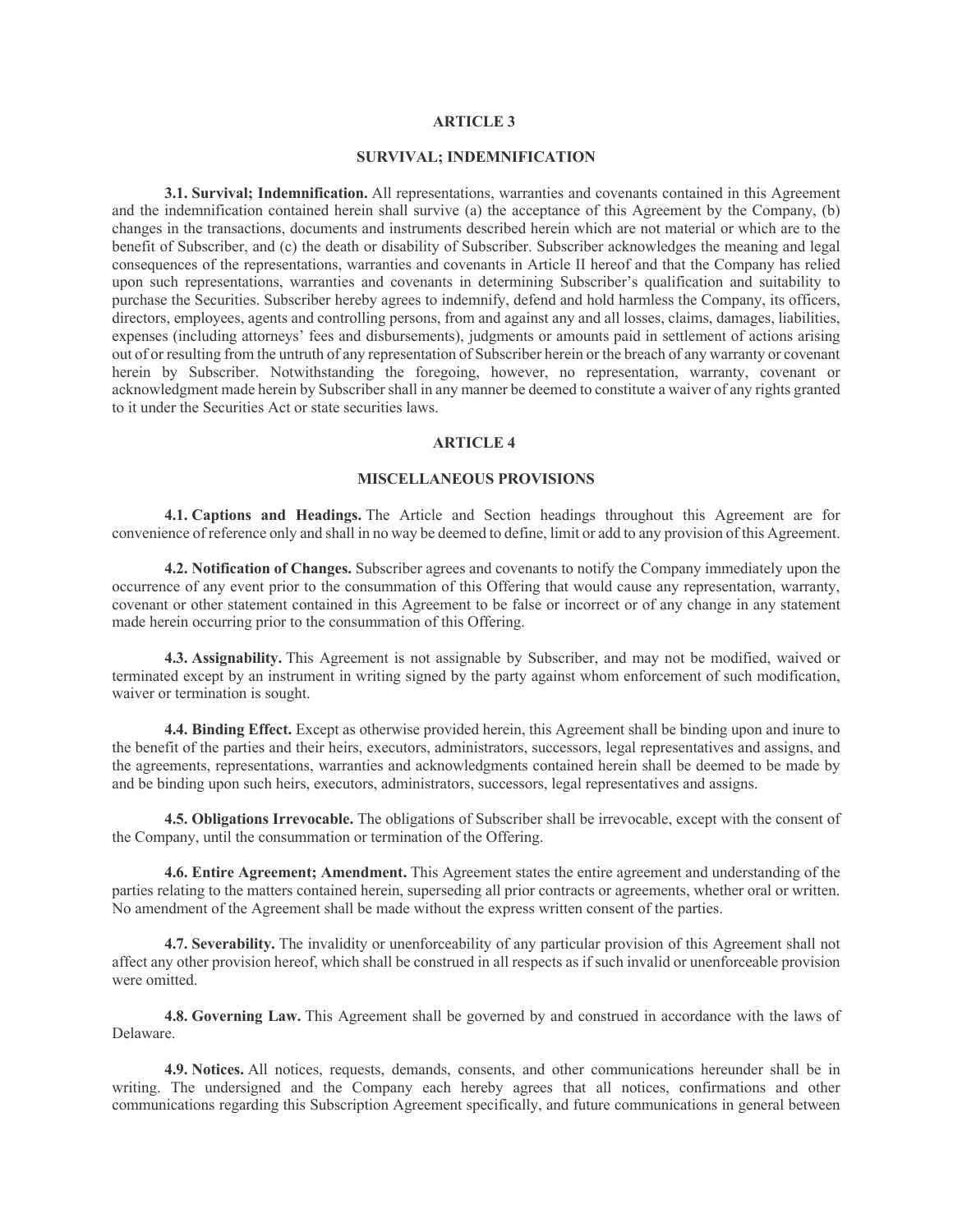the parties, may be made by email, sent to the email address of record as set forth in this Subscription Agreement or as otherwise from time to time changed or updated and disclosed to the other party, without necessity of confirmation of receipt, delivery or reading, and such form of electronic communication is sufficient for all matters regarding the relationship between the parties. If any such electronically sent communication fails to be received for any reason, including but not limited to such communications being diverted to the recipient's spam filters by the recipient's email service provider, or due to a recipient's change of address, or due to technology issues by the recipient's service provider, the parties agree that the burden of such failure to receive is on the recipient and not the sender, and that the sender is under no obligation to resend communications via any other means, including but not limited to postal service or overnight courier, and that such communications shall for all purposes, including legal and regulatory, be deemed to have been delivered and received.

**4.10. Counterparts.** This Agreement may be executed in any number of counterparts, each of which when so executed and delivered shall be deemed to be an original and all of which together shall be deemed to be one and the same agreement.

**4.11. Digital Signatures.** Digital ("electronic") signatures, often referred to as an "e-signature", enable paperless contracts and help speed up business transactions. The 2001 E-Sign Act was meant to ease the adoption of electronic signatures. The mechanics of this Subscription Agreement's electronic signature include your signing this Agreement below by typing in your name, with the underlying software recording your IP address, your browser identification, the timestamp, and a securities hash within an SSL encrypted environment. This electronically signed Subscription Agreement will be available to both you and the Company, as well as any associated brokers, so they can store and access it at any time, and it will be stored and accessible on the Platform and hosting provider, including backups. You and the Company each hereby consents and agrees that electronically signing this Agreement constitutes your signature, acceptance and agreement as if actually signed by you in writing. Further, all parties agree that no certification authority or other third-party verification is necessary to validate any electronic signature; and that the lack of such certification or third-party verification will not in any way affect the enforceability of your signature or resulting contract between you and the Company. You understand and agree that your e-signature executed in conjunction with the electronic submission of this Subscription Agreement shall be legally binding and such transaction shall be considered authorized by you. You agree your electronic signature is the legal equivalent of your manual signature on this Subscription Agreement you consent to be legally bound by this Subscription Agreement's terms and conditions.

[THE REMAINDER OF THIS PAGE HAS BEEN LEFT BLANK INTENTIONALLY.]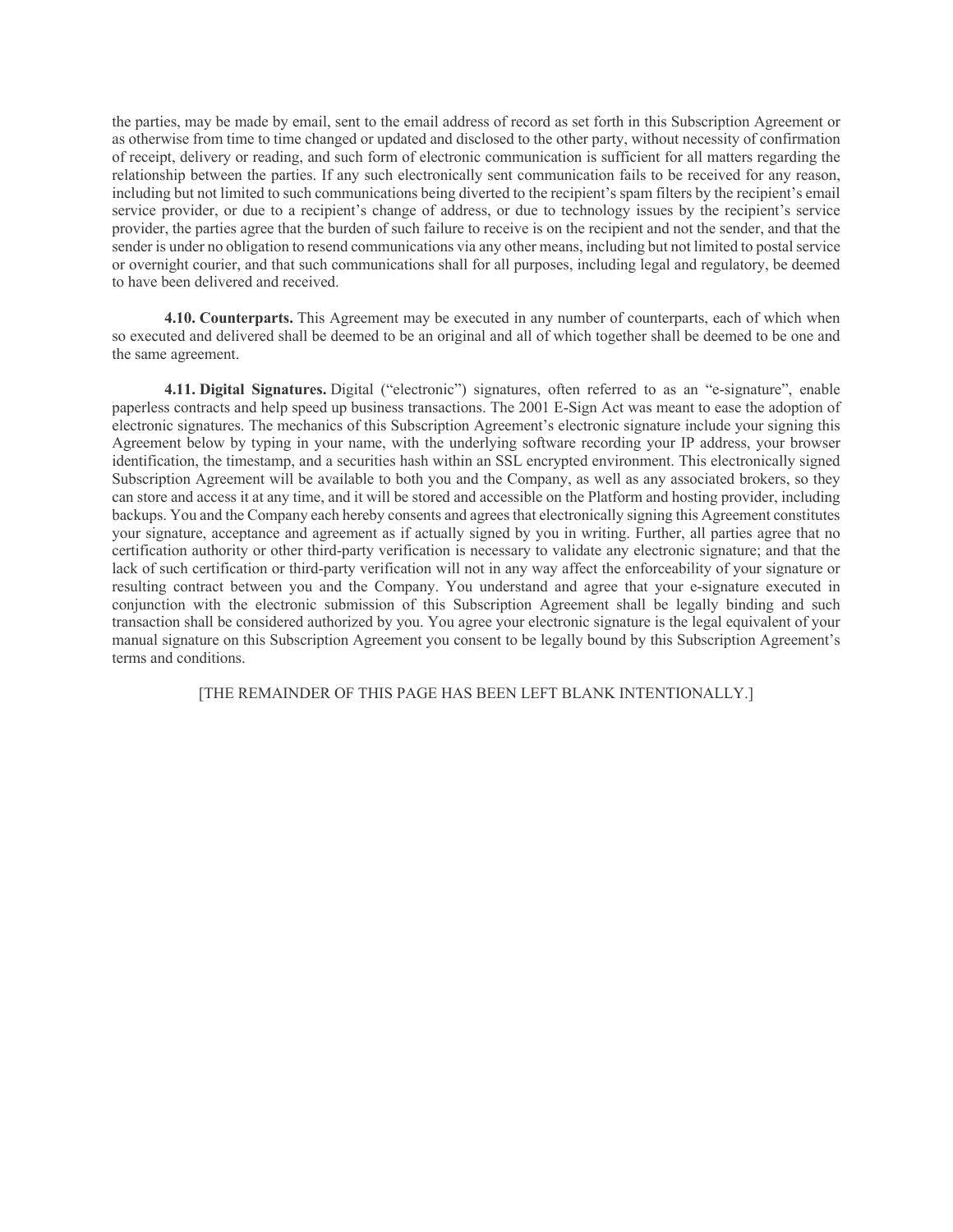## **WELIVV, INC.**

## **SUBSCRIPTION AGREEMENT SIGNATURE PAGE**

The undersigned, desiring to purchase shares of Class B Non-Voting Common Stock of WELIVV, INC., by executing this signature page, hereby executes, adopts and agrees to all terms, conditions and representations of the Subscription Agreement.

| (a)             | The number of Shares the undersigned hereby<br>irrevocably subscribes for is:                                                                  |                    |                                                  |  |  |
|-----------------|------------------------------------------------------------------------------------------------------------------------------------------------|--------------------|--------------------------------------------------|--|--|
| (b)             | The aggregate Purchase Price (based on a price of<br>\$6.65 per Share) for the Shares the undersigned<br>hereby irrevocably subscribes for is: |                    | (enter number of Shares)                         |  |  |
|                 |                                                                                                                                                |                    | (enter total Purchase Price)                     |  |  |
| (c)             | The Securities being subscribed for will be owned by, and should be recorded on the Company's books as<br>held in the name of:                 |                    |                                                  |  |  |
|                 |                                                                                                                                                |                    | (Print Names of Subscriber and Joint Subscriber) |  |  |
|                 |                                                                                                                                                | <b>INDIVIDUALS</b> |                                                  |  |  |
|                 | IN WITNESS WHEREOF, Subscriber has executed this Subscription Agreement                                                                        |                    | , 2021.                                          |  |  |
|                 |                                                                                                                                                |                    |                                                  |  |  |
|                 | (Signature)                                                                                                                                    |                    | (Signature of Joint Subscriber)                  |  |  |
|                 | (Print Name)                                                                                                                                   |                    | (Print Name of Joint Subscriber)                 |  |  |
|                 | (Social Security No.)                                                                                                                          |                    | (Social Security No. of Joint Subscriber)        |  |  |
| <b>Address:</b> |                                                                                                                                                |                    |                                                  |  |  |
|                 |                                                                                                                                                | <b>Street</b>      |                                                  |  |  |
|                 | City                                                                                                                                           | <b>State</b>       | Zip                                              |  |  |

Please proceed to the section titled "MANNER IN WHICH TITLE IS TO BE HELD."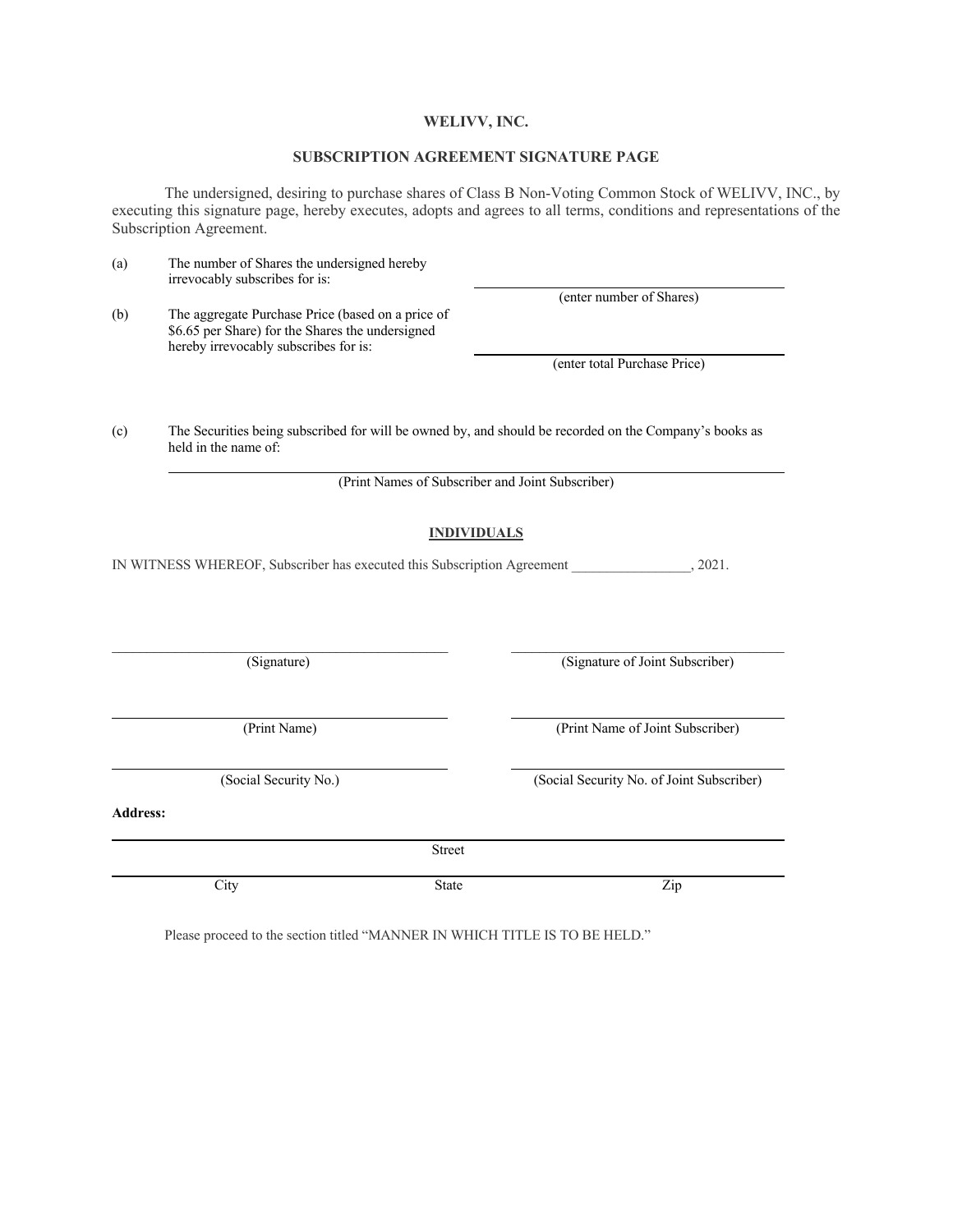| IN WITNESS WHEREOF, Subscriber has executed this Subscription Agreement 2021. |             |        |     |  |
|-------------------------------------------------------------------------------|-------------|--------|-----|--|
| Name of Subscriber                                                            |             |        |     |  |
| By:                                                                           |             |        |     |  |
|                                                                               | (Signature) |        |     |  |
| Name:                                                                         |             |        |     |  |
| Title:                                                                        |             |        |     |  |
| Date:                                                                         |             |        |     |  |
| Taxpayer Identification No.:                                                  |             |        |     |  |
| <b>Address:</b>                                                               |             |        |     |  |
|                                                                               |             | Street |     |  |
|                                                                               | City        | State  | Zip |  |

# **CORPORATIONS, PARTNERSHIPS, TRUSTS OR OTHER ENTITIES**

Please proceed to section titled "MANNER IN WHICH TITLE IS TO BE HELD."